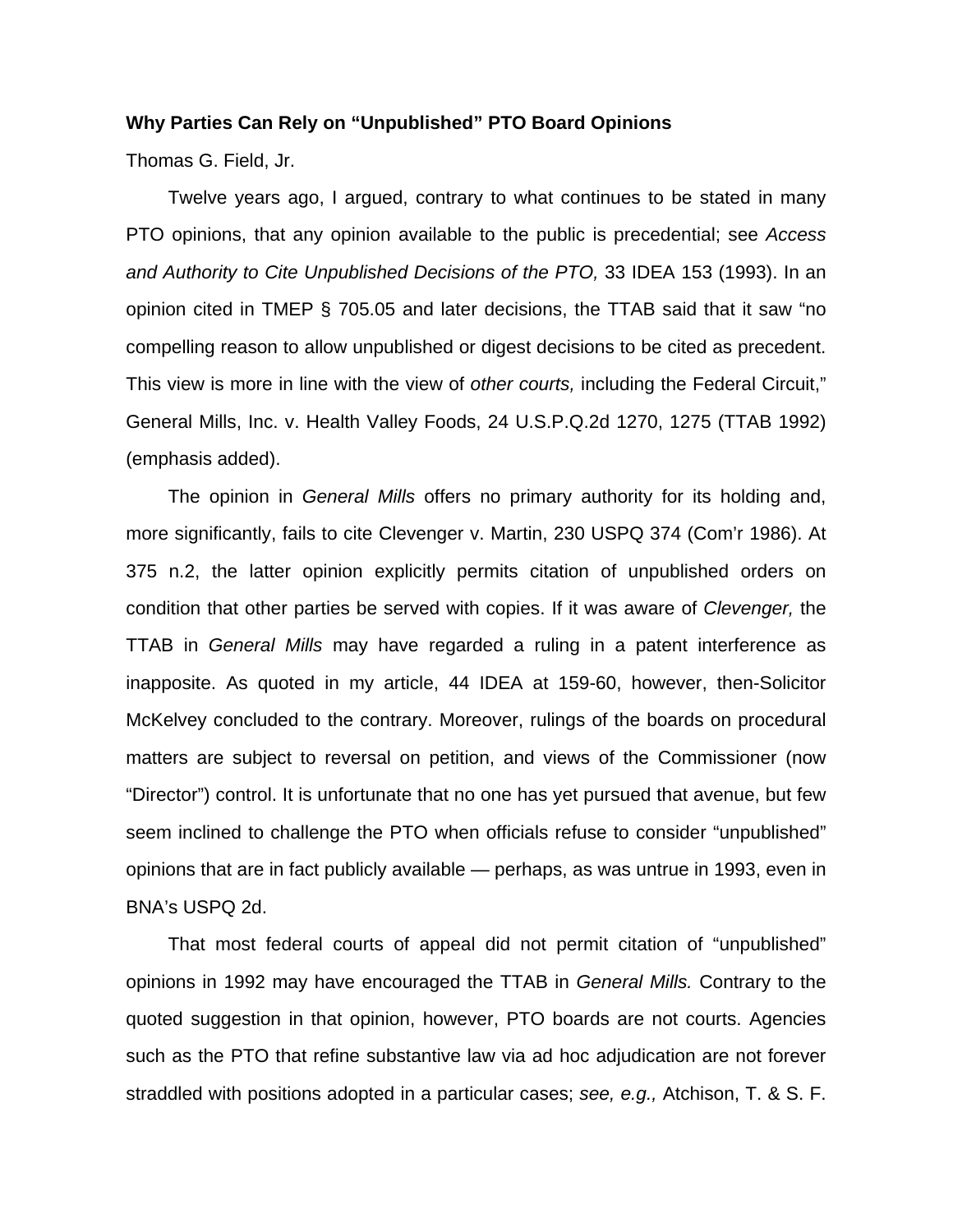Ry. Co. v. Wichita Bd Trade, 412 U.S. 800, 807 (1973) (plurality). They may not, however, deviate from rules set out in prior opinions without explanation, *id.* at 808. The latter proposition was clearly acknowledged by the TTAB in In re Wilson, 57 U.S.P.Q.2d 1863, 1871 (2001), but it did not apply because individual examiners lack authority to make rulings that bind the boards. Although it was not cited, *see* Heckler v. Community Health Serv., Crawford Cnty., Inc., 467 U.S. 51, 65 n. 21 (1984).

 Although it is beside the point, because the TTAB in *General Mills* referred to judicial practices, it is worth noting that many courts have reconsidered strict nocitation rules. As reported last April by Tony Mauro in *Legal Times,* nine of thirteen Circuits now permit citation of such opinions. Indeed, an Eighth Circuit panel in Anastasoff v. U.S., 223 F.3d 898 (2000), (later vacated as moot) went so far as to hold that the Circuit's no-citation rule was unconstitutional. Weighing in on the other side in Hart v. Massanari, 266 F.3d 1155 (2001), a Ninth Circuit panel soon concluded otherwise. Following considerable debate, federal appellate rule 32.1, since drafted to make it easier to cite unpublished opinions, has recently been relegated to the never-never land of "further study."

 Problems giving rise to no-citation rules are significant, whether in courts or agencies, but lack of access is no longer among them. Especially since enactment of the Electronic Freedom of Information Act Amendments of 1996, P.L. No. 104– 231 (Oct. 2, 1996), all who care to look should readily find all agency decisions (except perhaps a few excluded by 35 U.S.C. § 122).

 Particularly in light of that, PTO decisionmakers need to consider more carefully Davila-Bardales v. INS, 27 F.3d 1, 5 (1st Cir. 1994). As quoted in *Wilson,* 57 U.S.P.Q.2d at 1871, the First Circuit said: "[T]reating virtually identical legal issues differently in different cases, without any semblance of a plausible explanation, raises precisely the kinds of concerns about arbitrary agency action that the